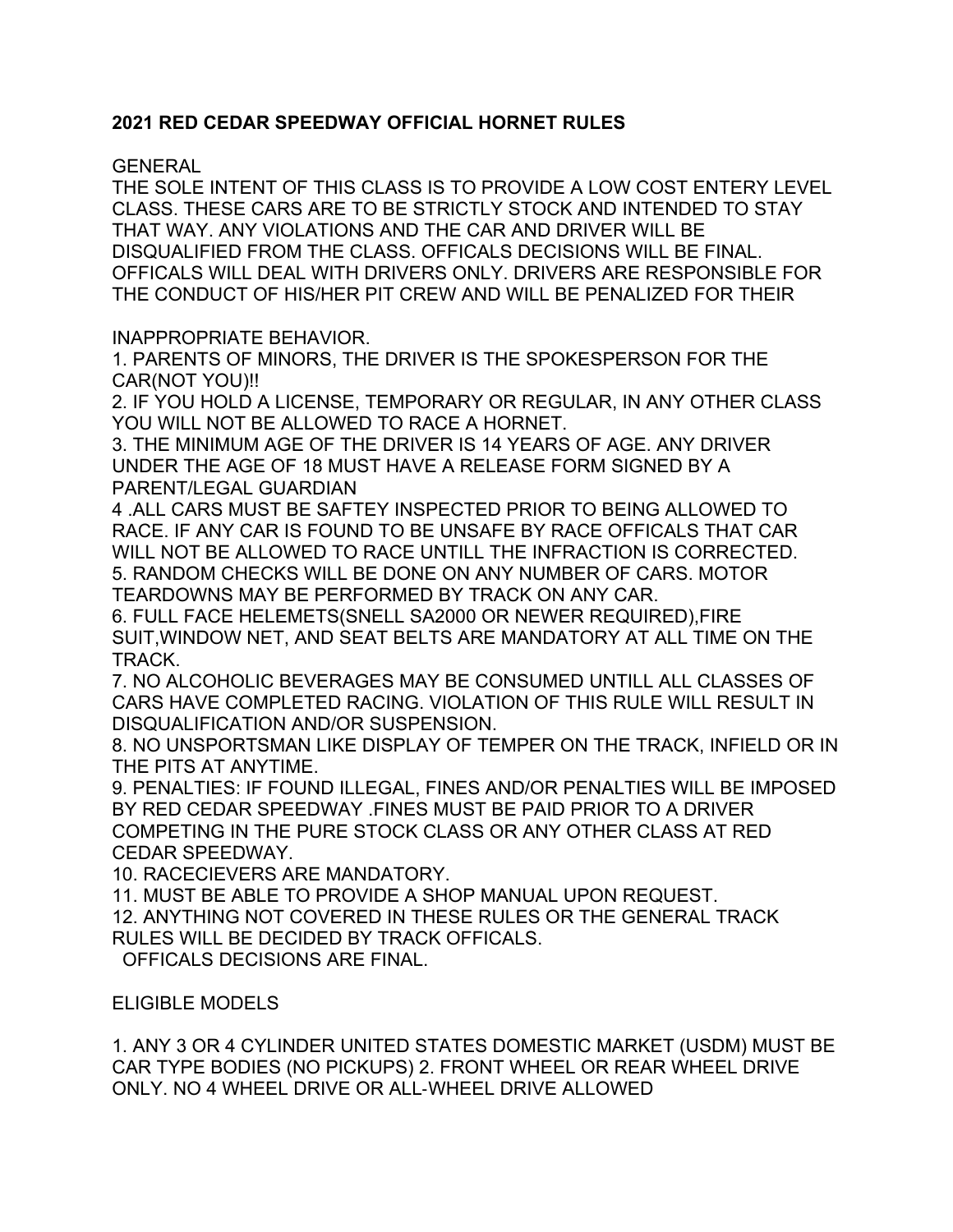INTERIOR

1. STEERING AND PEDALS MUST REMAIN STOCK. DASH CAN BE REMOVED AND REPLACED WITH TUBING WELDED TO THE ROLL CAGE TO SUPPORT DASH AREA TO ACCOMMODATE GAUGES.

2. ALL AIR BAGS MUST BE REMOVED.

3. INTERIOR FLOOR PAN MUST BE COMPLETE. NO HOLES IN PAN ALLOWED. 4. RACING SEATS ARE MANDATORY AND MUST BE FASTENED TO ROLL CAGE.

ENGINE COMPARTMENT

1. THE ENGINE MUST REMAIN COMPLETELY STOCK FOR MAKE/MODEL/YEAR. USDM ONLY

2. STOCK TRANSMISSION.

3.No aluminum flywheels

4.HEADERS ALLOWED. EXHAUST PIPE MUST BE LEAK FREE AND RUN FROM ENGINE TO AN AREA BEHIND THE DRIVER, CATALYTIC CONVERTER CAN BE REMOVED, MAXIMUM 2 1/2"ID PIPING. ALL PIPES MUST BE SECURED THROUGH THE ENTIRE SYSTEM. NO PART OF THE EXHAUST SHALL BE IN THE DRIVERS COMPARTMENT, EXHAUST MUST EXIT OUT THE BACK OF CAR OR THE DRIVERS SIDE. MUFFLERS ARE MANDATORY, MUST RUN STOCK O.E.M. OVAL OFFSET MUFFLERS. NO TURBOS

5. BATTERY MUST BE SECURED BY 1/8th" X 1" STEEL STRAP WITH MINIMUM 3/8" HARDWARE.

6.ALL INSULATION UNDER THE HOOD MUST BE REMOVED.

7. COLD AIR INTAKE ALLOWED.

BODY

1. SUNROOF OPENINGS MUST BE CLOSED.

2. REMOVE ALL GLASS. BROKEN GLASS MUST BE REMOVED FROM INSIDE THE CAR BEFORE ARRIVING AT THE SPEEDWAY.

 3. A SCREEN MUST BE INSTALLED, TO REPLACE WINDSHIELD. SEE TECH FOR ANY LEXAN WINDSHIELDS.

4. ALL DOORS MUST BE CHAINED TO FRAME OR WELDED SHUT.

5. BUMPERS MUST HAVE EXPOSED CHAIN FOR TOW TRUCK TO ATTACH. BUMPERS CAN BE STOCK OR REPLACED WITH A SINGLE TUBE WITH A HOOP TO PROTECT RADIATOR, NO WIDER THAN THE FRAME RAILS AND NO HIGHER THAN THE TOP OF THE HOOD. 1 1/2" .095 DIAMETER TUBING ONLY. NO HEAVILY REINFORCED OR COW-CATCHER FRONT OR REAR BUMPERS WILL BE ALLOWED.

6. HOOD AND TRUNK MUST BE SECURED WITH HOOD PINS ONLY. ALL FACTORY HOOD AND TRUNK LATCHES MUST BE REMOVED.

7. GUTTING OF DOOR PANELS TO ALLOW INSTALLATION OF ROLL CAGE IS ALLOWED. DOORS MUST MAINTAIN STOCK APPEARING CONFIGURATION. 8. ALL BODY PANELS MUST REMAIN STOCK. HOODS,TRUNK LIDS, FRONT AND REAR QUARTER PANELS MAY BE SKINNED FOR EASY REPAIR.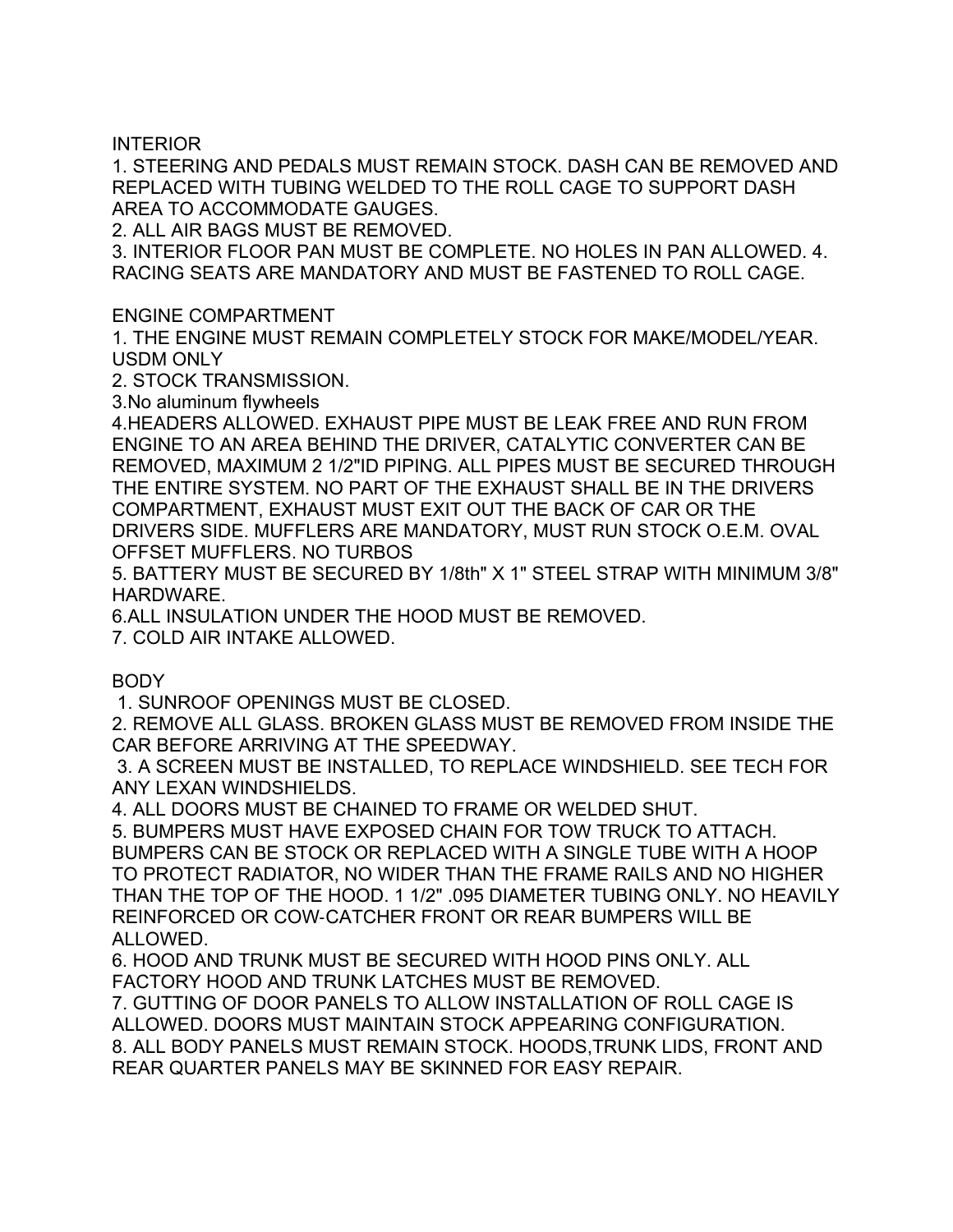9. FLOOR BOARDS, FRONT AND REAR FIREWALLS MUST BE COMPLETE AND INTACT - NO HOLES ALLOWED

10. DECKING IS ALLOWED, MUST HAVE 12" X 12" INSPECTION HATCH.

### **SUSPENSION**

1. STEERING AND SUSPENSION MUST REMAIN STOCK. RIDE ATTITUDE MUST BE MAINTAINED. No heating or cutting springs

2. 2" CAMBER ALLOWED MEASURED WITH CARPENTER SQUARE.

3. 1 SPRING RUBBER ALLOWED.

## WEIGHT OF CARS

1. CARS MUST WEIGH A MINIMUM OF 2100 POUNDS. ADD WEIGHTS FOR THE FOLLOWING: MORE THAN 3 VALVES/CYLINDERS : 100 POUNDS DOHC : 100 POUNDS.

2. BALLAST MAY BE ADDED TO THE CAR. LOOSE OBJECTS WILL NOT BE ALLOWED IN THE DRIVERS COMPARTMENT. ANY WEIGHT ADDED TO THE VEHICLE MUST BE SECURELY MOUNTED USING A MINIMUM OF (2) 1/2" BOLTS THROUGH THE WEIGHT. WEIGHTS MUST BE PAINTED WHITE AND HAVE YOUR NUMBER PAINTED ON THE WEIGHT. IF FOR ANY REASON A WEIGHT FALLS OFF THE CAR WILL BE DISQUALIFIED FROM THE RACE. WHEN ADDING WEIGHT TO THE CAR IT MUST BE ADDED IN SUCH A MATTER AS TO DISPLACE THE WEIGHT EVENLY ACROSS ALL AXLES.

3. MINIMUM WEIGHT MUST BE WRITTEN ON LEFT FRONT FENDER IN 2" HIGH NUMBERS IN SUCH A MANNER THAT IT IS READABLE BY THE SCALE OPERATOR.

4. MANAGEMENT RESERVES THE RIGHT TO CHANGE ANY CARS MINIMUM WEIGHT TO EQUAL THE FIELD. WINNERS OF 2 OR MORE RACES MAY HAVE TO ADD 100-500LBS AT MANAGMENTS DISCRETION.

# COOLING SYSTEM

1. ANY RADIATOR ALLOWED WHICH WILL FIT IN THE STOCK MOUNTS. AN OVERFLOW CONTAINER MUST BE MOUNTED IN ENGINE COMPARTMENT.

# GAS TANK

1. IF GAS TANK IS AHEAD OF THE REAR AXLE, IT MAY REMAIN IN PLACE. IT IS RECOMMENDED THAT A SKID PLATE BE INSTALLED TO PROTECT TANK FROM BOTTOM. IF THE GAS TANK IS BEHIND AXLE IT MUST BE REPLACED WITH A FUEL CELL (MAX. 8 GAL.).MUST BE COVERED IN HATCHBACK IN A METEAL CASE. FUEL CELLS MOUNTED IN THE TRUNK ARE HIGHLY RECOMMENDED.

# TIRES

1. DOT TIRE WITH A MAXIMUM ASPECT RATIO OF 50,55,60,65,70, OR 75 ONLY. 300 TREAD WEAR MINIMUM

2. MAXIMUM RIM DIAMETER 16" AND SAME SIZE RIMS ON ALL 4 CORNERS. 3. RACE WHEELS WILL BE ALLOWED MUST BE A 3" OFFSET AND USE A 1" LUG NUT.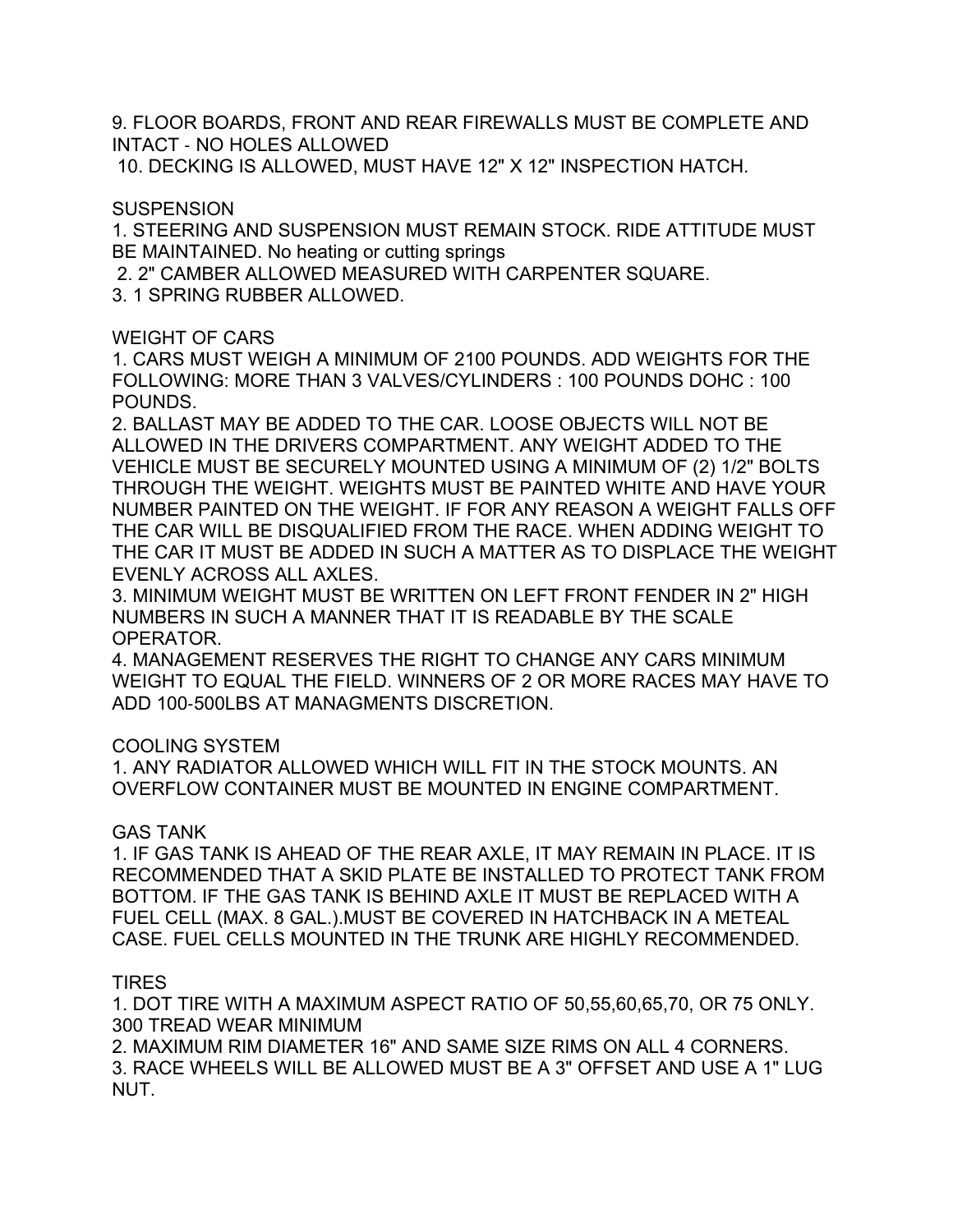### **SAFTEY**

1. HELEMTS ARE REQUIRED AND MUST BE A MINIMUM OF SNELL 2000 SA RATED (SNELL 2005 SA RATED RECOMMENDED). HELEMT MUST BE WORN AT ALL TIMES WHEN THE CAR IS ON THE TRACK, AND MUST ACCOMPANY THE VEHICLE AT TIME OF INSPECTION. THE HELEMT MUST HAVE A FACE SHIELD OR EYEWEAR PROTECTION, WHICH MUST BE IN PLACE WHEN ON THE TRACK. 2. SHOULDER HARNESS, BELTS, RESTRAINTS, AND NETS. A COMPETION SHOULDER HARNESS AT LEAST 3" WIDE AND A LAP BELT AT LEAST 3" WIDE ARE REQUIRED. NO O.E.M FACTORY TYPE SHOULDER BELTS OR STAPS ALLOWED. METAL TO METAL BUCKLES ARE REQUIRED ON THE SHOULDER HARNESS AND LAP BELT. THE HARNESS MUST BE MOUNTED IN AT LEAST 5 POINTS BELOW THE DRIVERS SHOULDER SUB STRAP. BELTS MUST BE NO MORE THAN 5 YEARS OLD. WINDOW NETS WITH A QUICK RELEASE TYPE LATCH AT THE TOP IS MANDATORY.

3. ROLL BAR PADDING AND NECK BRACES ARE STONGLY RECOMMENDED. 4. GLOVES AND FLAME-RETARDANT NATURE (NOMEX TYPE)MATERIAL DRIVING SUITS REQUIRED

#### ROLL CAGES

1. MAIN CAGE MUST BE A MINIMUM OF 11/2" OUTSIDE DIAMETER .095" MILD STEEL TUBING. 3 DRIVER DOOR BARS ARE MANDATORY.(VENT BARS ARE ALSO MANDATORY) MUST CONSIST OF CONTINUOUS HOOPS NOT LESS THAN THE 1 1/2" OUTSIDE AND WALL THICKNESS OF .095".

2. MUST BE FRAME-MOUNTED IN AT LEAST 6 PLACES.

3. MUST CONSIST OF A CONFIGURATION FRONT AND REAR HOOPS CONNECTED TUBING ON THE SIDES OR SIDE HOOPS IN A MANNER DEEMED ACCEPTABLE BY THE TECH INSPECTOR. DRIVERS HEAD MUST NOT PROTRUDE ABOVE THE CAGE WITH A HELEMT ON AND STRAPPED IN THE DRIVERS SEAT. ROLL CAGE MUST BE SECURELY SUPPORTED AND BRACED. 4. LOW-CARBON, MILD STEEL TUBING IS MANDATORY. NO IRON PIPE OR SQUARE TUBING ALLOWED. NO BRAZING OR SOLDERING ALLOWED. 5. ROLL CAGE MUST HAVE A 3/16th" INSPECTION HOLE IN A NON-CRITICAL AREA.

6.SIDE DOOR BARS MUST BE AS PARALLEL WITH THE GROUND AS POSSIBLE AND LOCATED PERPENDICULAR TO THE DRIVER, SO AS TO PROVIDE MAXIMUM PROTECTION FOR THE DRIVER, BUT WITH OUT CAUSING UNDUE DIFFICULTY IN GETTING INTO OR OUT OF THE VEHICLE. THE SIDE BAR MUST BE WELDED TO THE FRONT AND REAR OF THE ROLL CAGE MEMBERS. NO BRAZING OR SOLDERING ALLOWED, AND MUST BE ATTACHED TO THE FRAME IN AT LEAST 4 PLACES.

#### KILL SWITCH

1. A KILL SWITCH IS REQUIRED AND MUST BE WITHIN EASY REACH OF THE DRIVER WITH THE SHOULDER HARNESS AND LAP BELT FULLY CINCHED. THE SWITCH MUST BE CLEARLY MARKED "ON" AND "OFF"